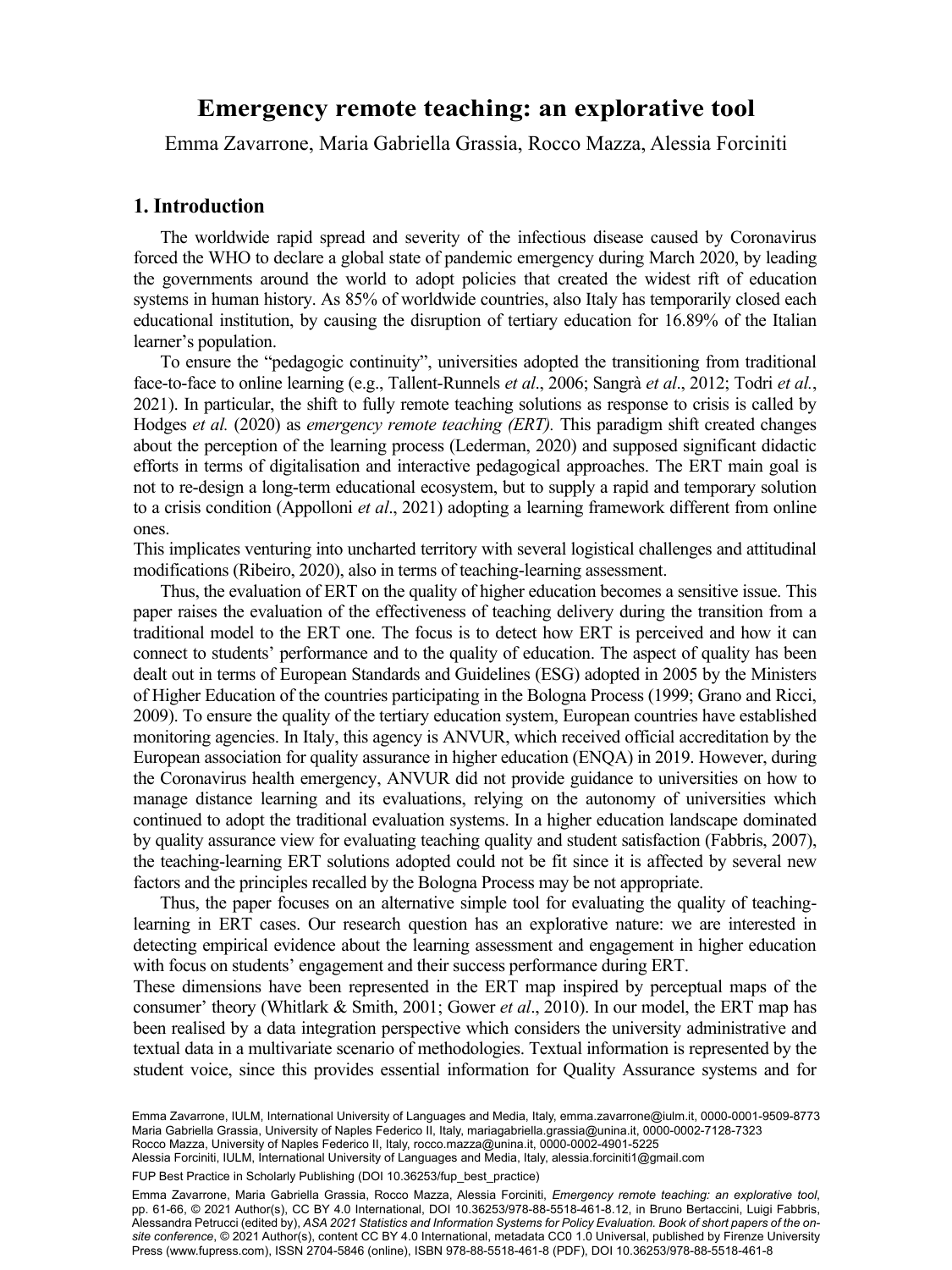monitoring and managing information for universities processes. It represents one of the central issues in the most recent version of the European Guidelines and Standards for Quality Assurance in the European Higher Education Area adopted at the Yerevan meeting in 2015 and in AVA 2017 (where AVA stands for Self-assessment, Evaluation, Accreditation; ANVUR, 2021).

In the following, section 2 introduces the theoretical framework; section 3 describes our model and data; section 4 shows the main findings; section 5 presents the future directions.

## **2. Theoretical framework**

During the last two years, the ERT condition caused by the *SARS-CoV-2* pandemic allowed to enrich the literature by several contributions aimed to propose methods and techniques to evaluate the aspects of online teaching-learning in higher education.

Among approaches to evaluate engagement and performance, Bawa (2020) examined the effects of the pandemic related ERT on learners' grades, using an experimental design to investigate the shift of online learning. The analysis has been realised by comparing the same course content and assessment methods for an experimental group formed of students enrolled during 2019-2020 and a control group with students who attended college before the health crisis. The results showed better outcomes in the experimental group than in the control group, above all for highest range performance. Dost *et al.* (2020) investigated attendance and perceptions of medical students across 40 UK schools during May 2020. By means of a cross-sectional study conducted on a national level via an online survey on a 20-items questionnaire measured on Likert scales, the study examined the experiences of online teaching, perceived benefits and barriers and the reached outcomes. From the findings, it emerges that online teaching platforms allow students to digest information in their own time and at the same time to discuss them with peers and, showed to be effective in terms of achieving learning outcomes. Huang *et al.* (2020) analysed the students' engagement by adopting a mixed-methods design: from a quantitative descriptive approach to a qualitative visual method.

At the end of course, all students were given a format inspired by the Motivated Strategies of Learning Questionnaire evaluated on Likert scales about four components: task value, metacognitive self- regulation, effort regulation, and peer learning. In addition, the demographic information and the answers to open- ended questions were coded and grouped into themes by qualitative approach. The results demonstrated the engagement does not depend on learning experience but on extrinsic goal orientation.

Therefore, in a landscape of emerging difficulties to evaluate the student's performance and engagement in ERT contexts as the Coronavirus one, our work proposes a strategy of quantitative analysis aimed to show empirical evidence about the learning assessment and engagement in higher education.

## **3. Model and data**

To assess the quality and ERT success our proposal is based on study of two dimensions: the students' engagement (SE) and success performance (SP) that represent the proxy variables used for constructing our model of analysis. SE has a textual nature comes from students' voice whilst SP uses the career data of students. We obtained our model (*Fig.*1) by integrating these sources of information: textual ones linked to the analysis of the strengths of the engagement and administrative ones related to the results of students' performance. We operated a multidimensional analysis to study the data from these different sources.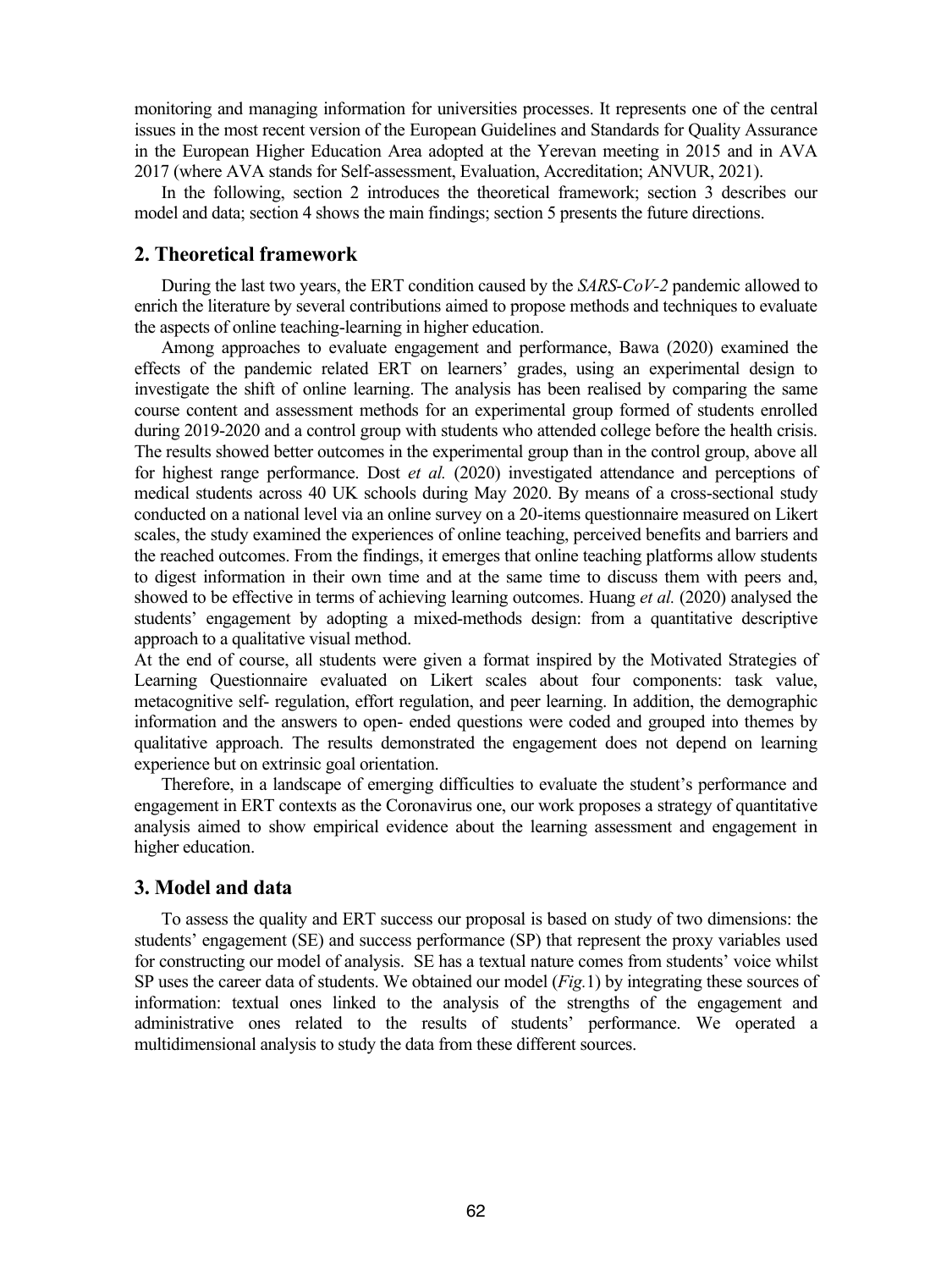

#### *Fig.1: Model flowchart*

The measurement of the SE was focused on answers referring to the strengths of the engagement which have been analysed by means of the textual approach. We applied bags of words scheme to transform unstructured texts data in a structured data matrix to analyse. We operated the following pre-treatment operations: 1. Texts normalization; 2. Lemmatization; 3. Stopwords deleting. We built a Document-Term Matrix (DTM) without low frequency words (frequency cut at 5 minimum term frequency and 2 at document frequency of the feature) and empty documents. The DTM has texts for each row (755) and words in columns (790).

The SP measurement is connected to the quantification of the students' results and for reaching this goal the administrative data were used. To construct the Success Performance Indicator (SPI), we considered the average of marks (*M*) and ECTS (European Credit Transfer and Accumulation System) or credits (*C*) achieved before and during the pandemic. More precisely, for measuring each variation of marks and ECTS we used (1):

$$
\Delta M_i C_i = \frac{M_{i_1} C_{i_1} - M_{i_0} C_{i_0}}{M_{i_0} C_{i_0}} \tag{1}
$$

where  $M_{i0}$  and  $C_{i0}$  denote the average of marks and ECTS obtained until February 2020 for each *i-th* student, where  $i=1, ..., N$ ;  $M_{il}$  and  $C_{il}$  are the average of marks and ECTS achieved from February to November 2020.

Therefore, the SPI*<sup>i</sup>* was computed by (2):

$$
SPI_i = \frac{\Delta M_i C_i}{\max(M, C)} 100 \tag{2}
$$

It considers each variation of average of marks and ECTS in relation to the maximum average of marks and ECTS (maximum of mark and ECTS number, 30x180=5400) reachable by 100.

To simplify the next steps, we recoded the SPI considering the quartile (Q) of SPI for each *i-th* student:

$$
SPI_i = \begin{cases} 1 - \text{low if } SPI_i \le Q_{1\{SPI_i\}} \\ 2 - \text{medium if } Q_{1\{SPI_i\}} < SPI_i \le Q_{2\{SPI_i\}} \\ 3 - \text{high if } SPI_i > Q_{3\{SPI_i\}} \end{cases}
$$

The SPI can be interpreted as: low performance when SPI*i* is lower or equal to the first quartile (SPI<sub>*i*</sub>  $\leq$  *Q<sub>1</sub>*); medium performance if SPI<sub>*i*</sub> is between the first and the second quartile (*O<sub>1</sub>*  $\lt$  SPI<sub>*i*</sub>  $\leq$  $Q_2$ ); high performance in the case of SPI<sub>*i*</sub> is greater to the third quartile (SPI*i* >  $Q_3$ ).

Using the SPIi recoded in terms of quartile and the lexical dimension of SE, we created a contingency table to cross the proxy variables of our model. We inserted into this matrix the performance information at the student level in the rows and lexical keyword extracted from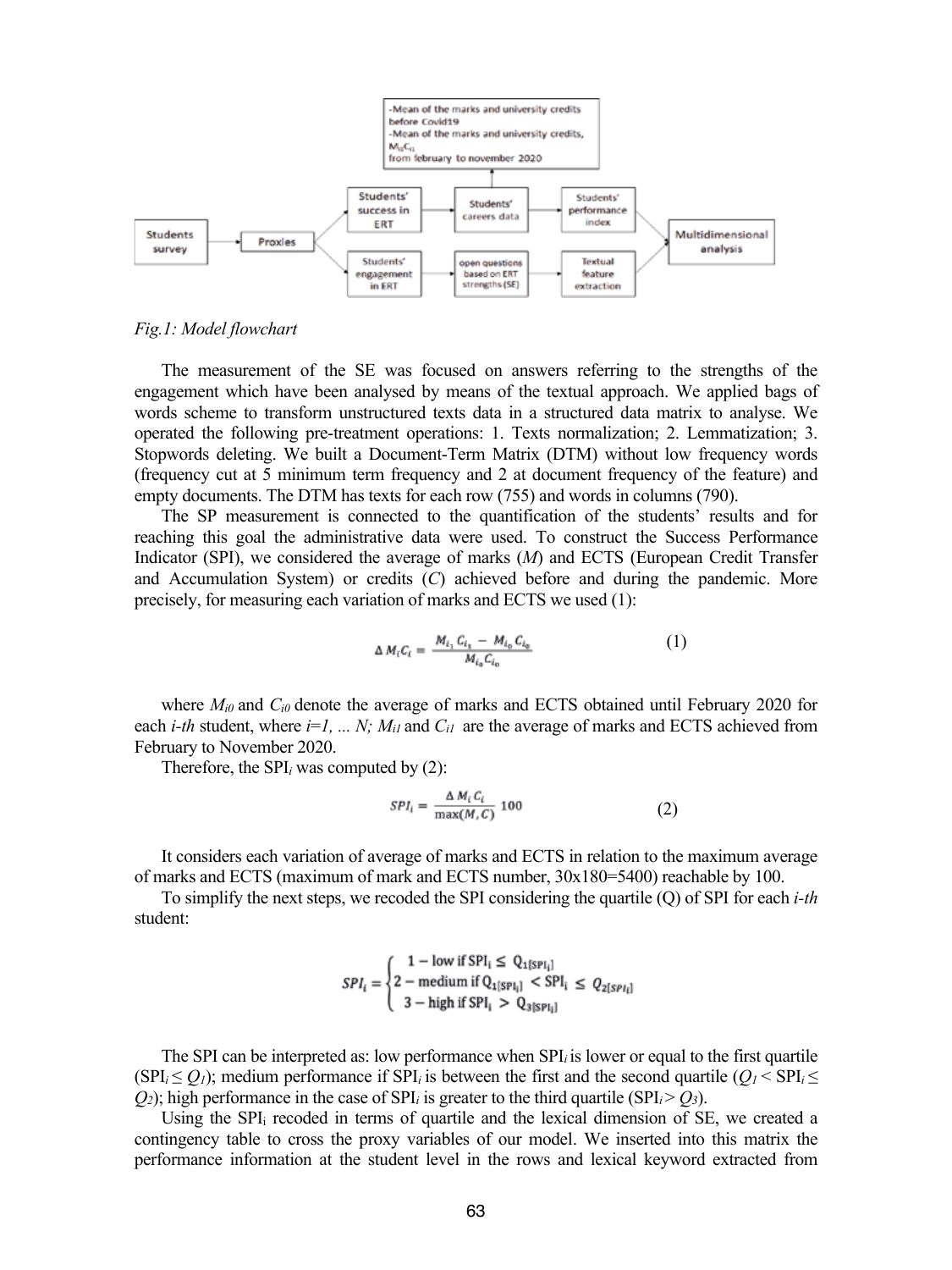DTM in the columns. This was possible because the DTM matrix (from SE study) and SP measurement matrix had the same rows. With a multidimensional data analysis approach, we operated a dimensional reduction through Correspondence Analysis (CA). A factorial plan or perceptual map, where we plotted our features, has been created. With this strategy, we can study the association between the two dimensions taken into account in our model. The intersection of these two proxy variables on the factorial plan shows on the horizontal axis SE while on the vertical axis SP. According to our model three principal theoretical areas can be imagined:

- low SE and SP identify the quality of ERT at first level denoting a situation of attention to the low level of engagement and performance;
- medium SE and SP denote the quality of ERT at second level denoting a situation of equilibrium between engagement and performance
- finally, high SE and SP represent the quality of ERT at third level denoting a situation of high engagement and performance.

The population is composed by the students enrolled in a three-year degree course at Iulm University of Milan (*N*=5000) during the academic year 2019-2020. The survey on ERT weaknesses and strengths had a response rate equal to 14% of the population. The investigated variables are related to the students' career: year of the course; type of high school; gender; average of the marks and ECTS obtained until February 2020, before the Coronavirus, and from February to November 2020, during ERT.

The female students are overrepresented. They respectively represent the 82.3% of the whole student population, the overall students enrolled in the first year are 44.3%. The Iulm University is composed by three Faculties: the 68% of the respondents studied at the Faculty of Communication and other respondents are equally split in other faculties.

## **4. Results**



The recoded SPI barplot is symmetric and as shown in *Fig.2 (a)*.



For the SE, 755 texts were parsed and tokenized from the corpus. The results are a set of strings containing words used in documents. Subsequently, we reduced language variability to avoid possible sources of noise and to improve the effectiveness of the next analytical steps. The step consisted in the normalization of words, spelling and brought back each inflected word in its canonical form. Finally, we pruned non-informative words and non-alphabetic characters from the texts. The vocabulary size consisted of 790 types. Subsequently, we reduced the dimensionality of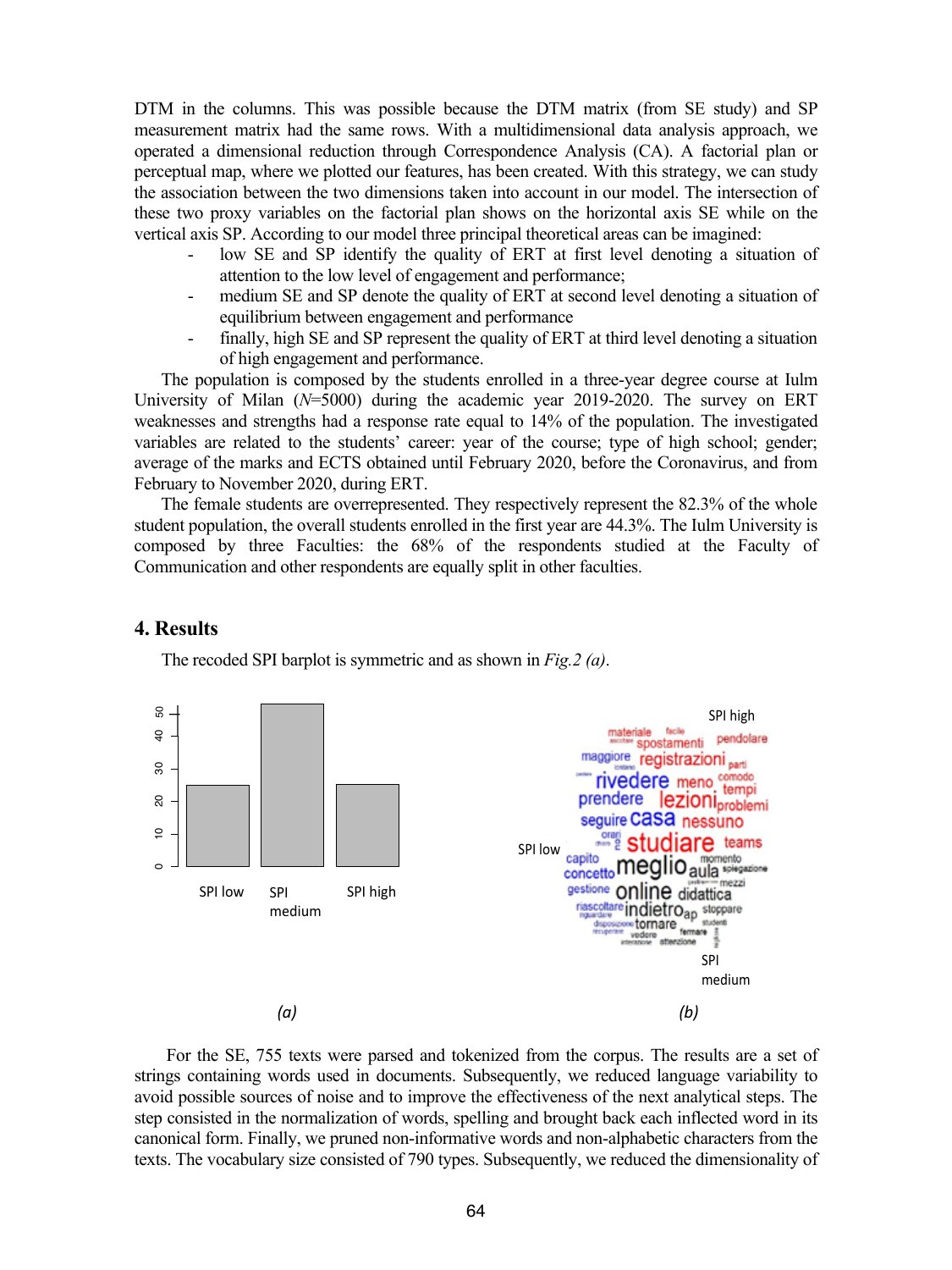this matrix, we filtered sparse words (with a sparsity threshold of 2%). At the end of the process, each document was represented as a document-vector and the number of types was 190. The comparison wordcloud plot shows the most frequent terms for separate grouping level of SPI (*Fig. 2 (b)*). The wordcloud allows to capture some differences among the words related to the different level of SPI: terms like "riascoltare" "listen to the lesson again" characterized the low level of SPI, whilst terms with negative meaning in the SPI were in the high-level area.

As we affirm in Par.3, a contingency table was created, and we obtained the factorial plan through the CA (*Fig.3*) where the first dimension explains 54.4% and represents the ERT success while the second one explains 45.6% and denotes the SE. We can see three sections characterized by SPI levels splitting the map in the three horizontal levels: low, middle and high. On the contrary, the SE can be read easily from right to left, where we find an individual student engagement and the collective students' engagement respectively. At first glance, we discover that the individual engagement is at the high level of SPI. This puts the semantic dimension related to the individual experience close to the high and low performance factors, as far as an exploratory analysis is concerned. We want to highlight that the two polarities (high and low) referring to the performance are both in the same half plane. Obviously, both refer to two different ways of experiencing distance for students. The difference consists, for the high SPI, in the facilitated access to the technologies made available and the possibility of optimizing the time available for the study. The low performance is close to the properly teaching dimension and relative to the contents of the courses.



*Fig.3: Factorial plan* 

## **5. Future directions**

The work proposes the data integration approach to create the ERT map. The CA allows to explore this integration using the contingency table built on SPI and SE, proxies developed to detect the success of the performance and the level of student engagement respectively. Attention should be paid to the use of short texts, inspired by the dialogue on social media, which do not always allow- based on the Italian language- to extract the true underlying concept. For this reason, future developments are moving in two directions: creation of an Italian dictionary, specifically for evaluating ERT, and creation of indicators that can be used in an agile way for subsequent ERT evaluations. The indicators could also be useful for drop out screening and prevention by monitoring the level of collaborative engagement.